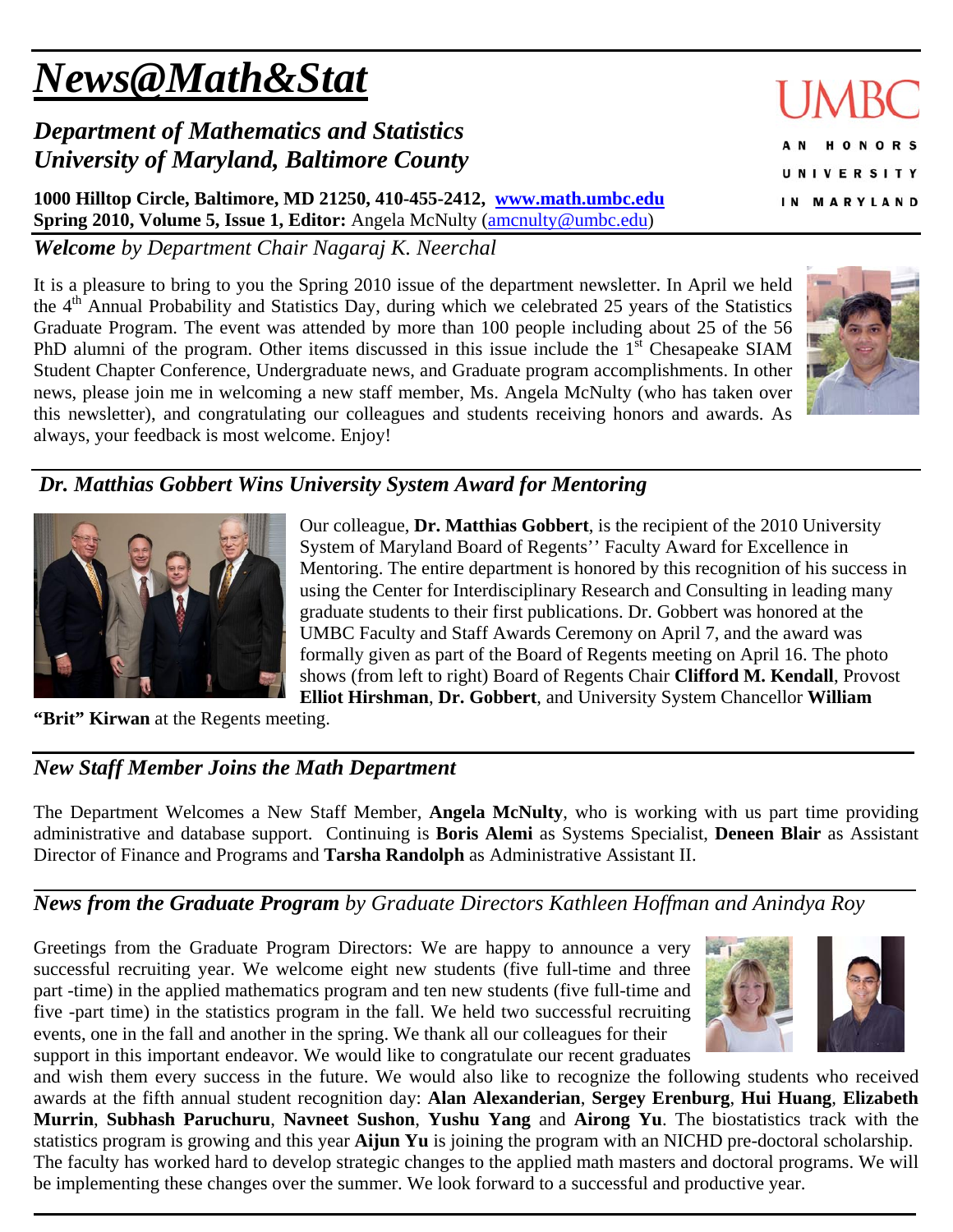

From the 1<sup>st</sup> Chesapeake SIAM Student Chapter Conference: SIAM Chapter Officers and the keynote speaker, Dr. Douglas Arnold. From left to right: **Zana Coulibaly**, **Noemi Petra**, **Alen Alexanderian**, **Aaron Churchill**, **Kyle Stern**, **Dr. Douglas Arnold**, and **Dr. Susan Minkoff**.

The SIAM student chapter at UMBC is successfully ending its second year. In the Fall of 2009, the chapter hosted two professional development sessions in the department. The topic for the first session was how to succeed in graduate school and featured presentation by chapter officers **Alen Alexanderian** and **Noemi Petra**, as well as by **Dr. Renetta Tull** (Assistant Dean for Graduate Student Development at UMBC). In mid-November, the chapter invited **Sonja Follett** (English Language Center at UMBC) to present a session on technical writing. As a follow-up to the technical writing session, in Spring 2010, **Dr. Kathleen** 



**Hoffman** and **Dr. Rouben Rostamian** discussed layout and software tools for designing research posters. Our most exciting event occurred on April 27, 2010, when the 1<sup>st</sup> Chesapeake SIAM Student Chapter Conference was held. The conference attracted approximately 70 participants from UMBC and other local universities. The one day event featured a keynote talk on the Mathematics of Golf by **Dr. Doug Arnold** (President of SIAM., and a poster session



showcasing graduate and undergraduate research from UMBC, Johns Hopkins University, University of Maryland College Park, Shippensburg University, and George Mason University. To cap off the year, the chapter will send a group of students to the SIAM Annual Meeting in Pittsburgh in July. The chapter officers for 2009-2010 are **Alen Alexanderian** (President), **Noemi Petra** (Vice President), **Aaron Churchill** (Secretary), **Kyle Stern**, (Treasurer), and **Zana Coulibaly** (Webmaster). The chapter faculty advisor is **Dr. Susan Minkoff**.

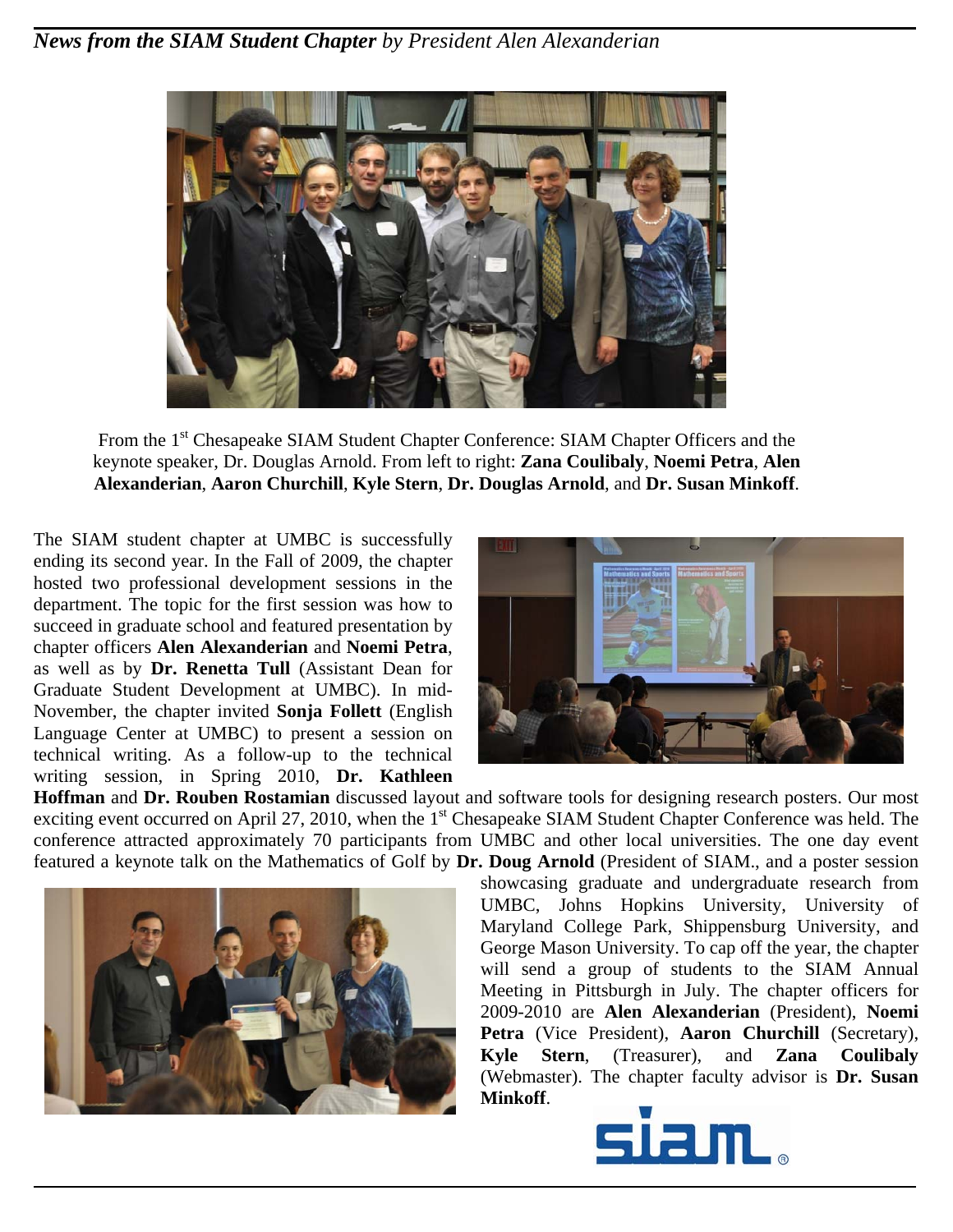#### *News from the MSGSA by Vice President Jyoti Saraswat and Secretary David Trott*

The Mathematics and Statistics Graduate Student association marked its fourth year as a recognized member of the UMBC community. The main purpose of the MSGSA is to represent the graduate students in the Department of Mathematics and Statistics to the larger university community as well as act as a liaison between students and administration within the department. A number of activities were conducted throughout the academic year. The association hosted two departmental parties, a number of graduate meetings, pizza luncheons, and actively assisted in the graduate program recruitment efforts. MSGSA also takes the credit of producing the first Departmental T-shirt.

The current officers for 2010 are **Pavan Potharaju** (President), **Jyoti Saraswat** (Vice President), **David Trott**  (Secretary), **Zana Coulibaly** (Treasurer), **Faraz Shaikh** (GSA Senator). We would like to acknowledge **Dr. Sinha** for his generous contribution to the MSGSA funds this semester. We are committed to ensuring more social events in the coming months.

#### *News from the Undergraduate Program by Undergraduate Advisor Yen-Mow Lynn*

After extensive dialogues with representatives from the departments of Biological Sciences, Economics, Information Systems, and others, N. Neerchal and B. Peercy have developed a new 4 credit **Applied Calculus Course** to replace the old 3 credit Elementary Calculus course, MATH 155. Basic ideas of differential and integral calculus with an emphasis on elementary techniques of differentiation and integration with applications will be discussed. Technology will be utilized to enhance understanding of the concepts and their applications. This course is not recommended for students majoring in mathematics, computer science, engineering, or physical sciences. **Prerequisite**: A suitable score on the LRC Algebra placement test or MATH 106. The one credit



hour increase corresponds to the additional discussion on lecture topics as well as the introduction of the technology component appropriate for the applied nature of the course. Credit will not be given for both MATH 151 and 155. The proposed course was approved by the Mathematics and Statistics faculty and the Faculty Senate Undergraduate Council.

#### *MSGSA End of the Semester Spring Party*



MSGSA arranged the end of semester spring party on May 8th in the commons game room. It has become the department tradition to have the parties in the game room for the last four years. The game room located in the commons (www.umbc.edu/commons) provides many different activities for all ages. These have parties have become quite popular with students, faculty as well as their families. The faculty and the students got together under one roof in an informal environment and shared the delicious food and engaged in various games and activities. Sungwoo Choy won the Table Tennis tournament and Kyle Stern won the Billiards tournament.